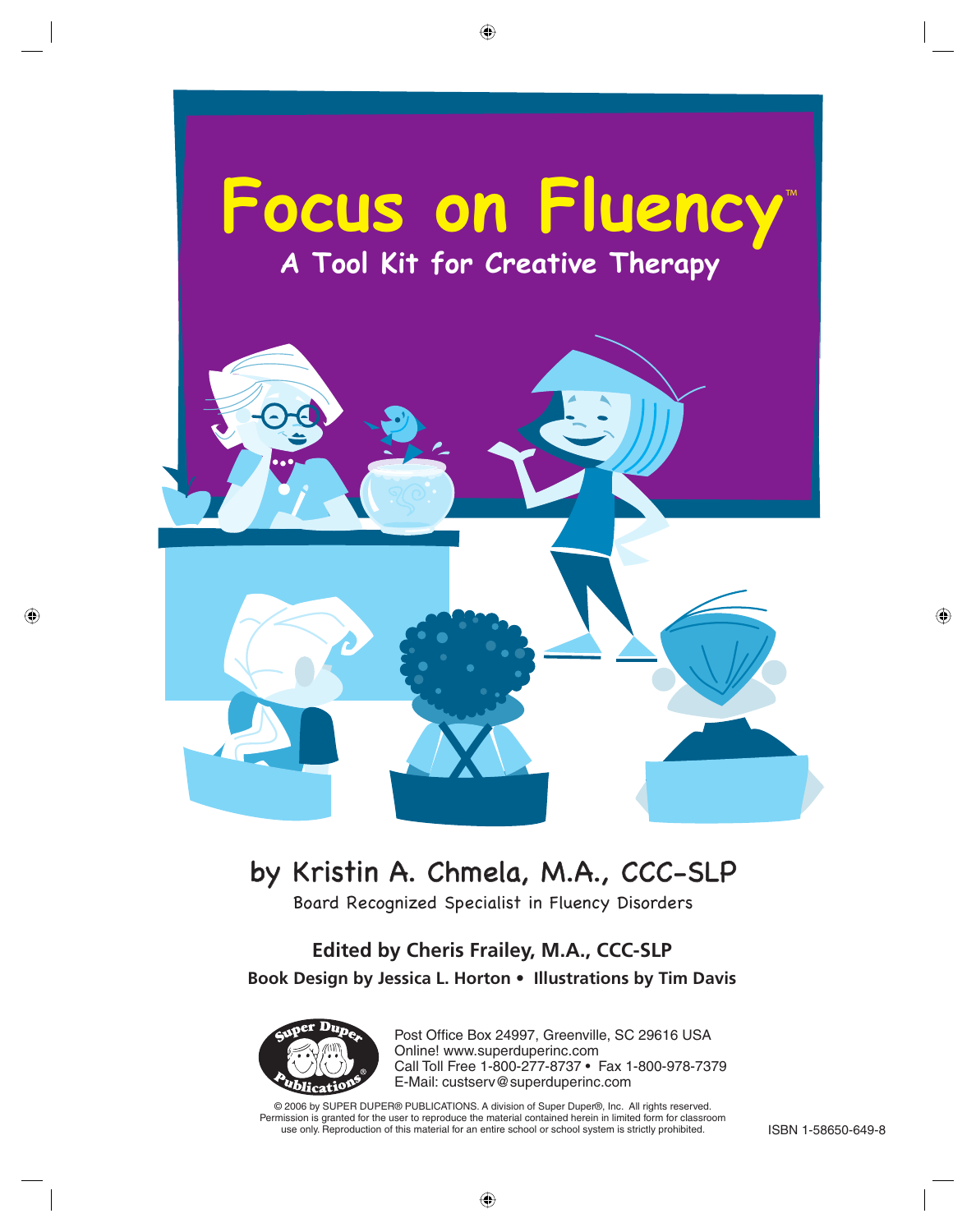

## **About the Author**

Kristin A. Chmela is a licensed, certified speech-language pathologist, an ASHA board recognized specialist in fluency and fluency disorders, and a person who has recovered from stuttering. She has dedicated her career to helping children of all ages who stutter and teaching clinicians practical stuttering therapy strategies. She presents nationally and internationally on topics related to childhood stuttering and works exclusively for the *Stuttering Foundation of America* (SFA). She is senior author of a book dealing with emotions and attitudes associated with childhood stuttering and is a member of the adjunct faculty at *Northwestern University*. She currently practices privately at the *Central Reading and Speech Clinic* in Long Grove, Illinois.

## **This Kit is Dedicated to...**

My SFA family – I have learned so much from all of you; My family – Your love and support has always guided me through; June Campbell – A mentor, colleague, and friend like no other; Dava – Because you always knew.

*— Kristin*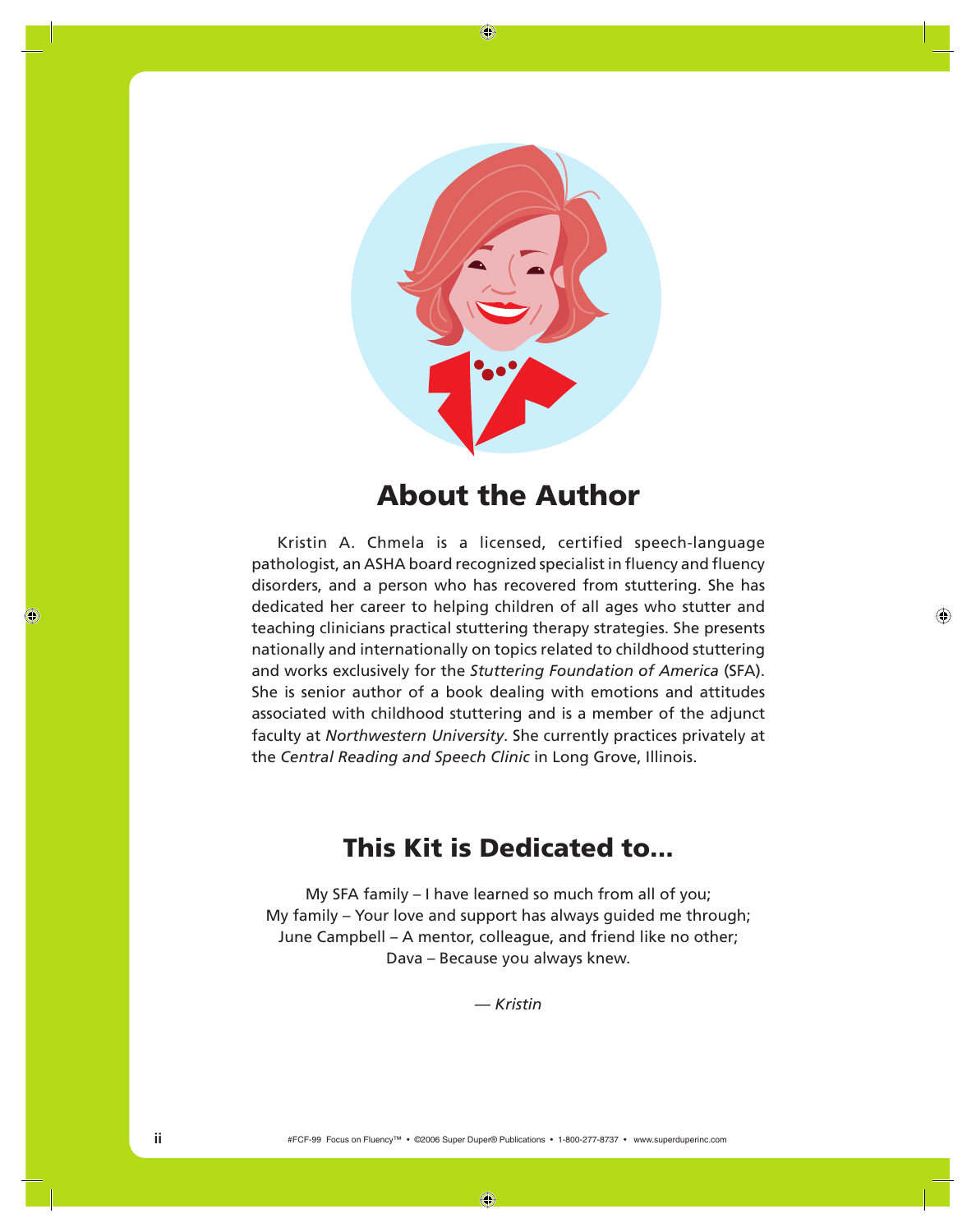## **Table of Contents**

| Contract Card and Self-Charting/Partner-Charting Card Samples vii    |  |
|----------------------------------------------------------------------|--|
| Contract Card and Self-Charting/Partner-Charting Card Templates viii |  |
|                                                                      |  |
|                                                                      |  |
|                                                                      |  |
|                                                                      |  |
|                                                                      |  |
|                                                                      |  |
|                                                                      |  |
|                                                                      |  |
| Fabulous Facts and Funny Myths Activity - Myth/Fact Paddle  12       |  |
|                                                                      |  |
|                                                                      |  |
|                                                                      |  |
|                                                                      |  |
|                                                                      |  |
|                                                                      |  |
|                                                                      |  |
|                                                                      |  |
| Tight and Easy Speech Machine Relaxation Activity Script  30         |  |
| Head, Shoulders, Knees, and Toes Relaxation Activity Script 31       |  |
|                                                                      |  |
|                                                                      |  |
|                                                                      |  |
|                                                                      |  |
|                                                                      |  |
|                                                                      |  |
|                                                                      |  |
|                                                                      |  |
|                                                                      |  |
|                                                                      |  |
|                                                                      |  |
|                                                                      |  |
| "What is True" Envelope With Discussion and Journal Strips  40       |  |
|                                                                      |  |
|                                                                      |  |
|                                                                      |  |
|                                                                      |  |
|                                                                      |  |
|                                                                      |  |
|                                                                      |  |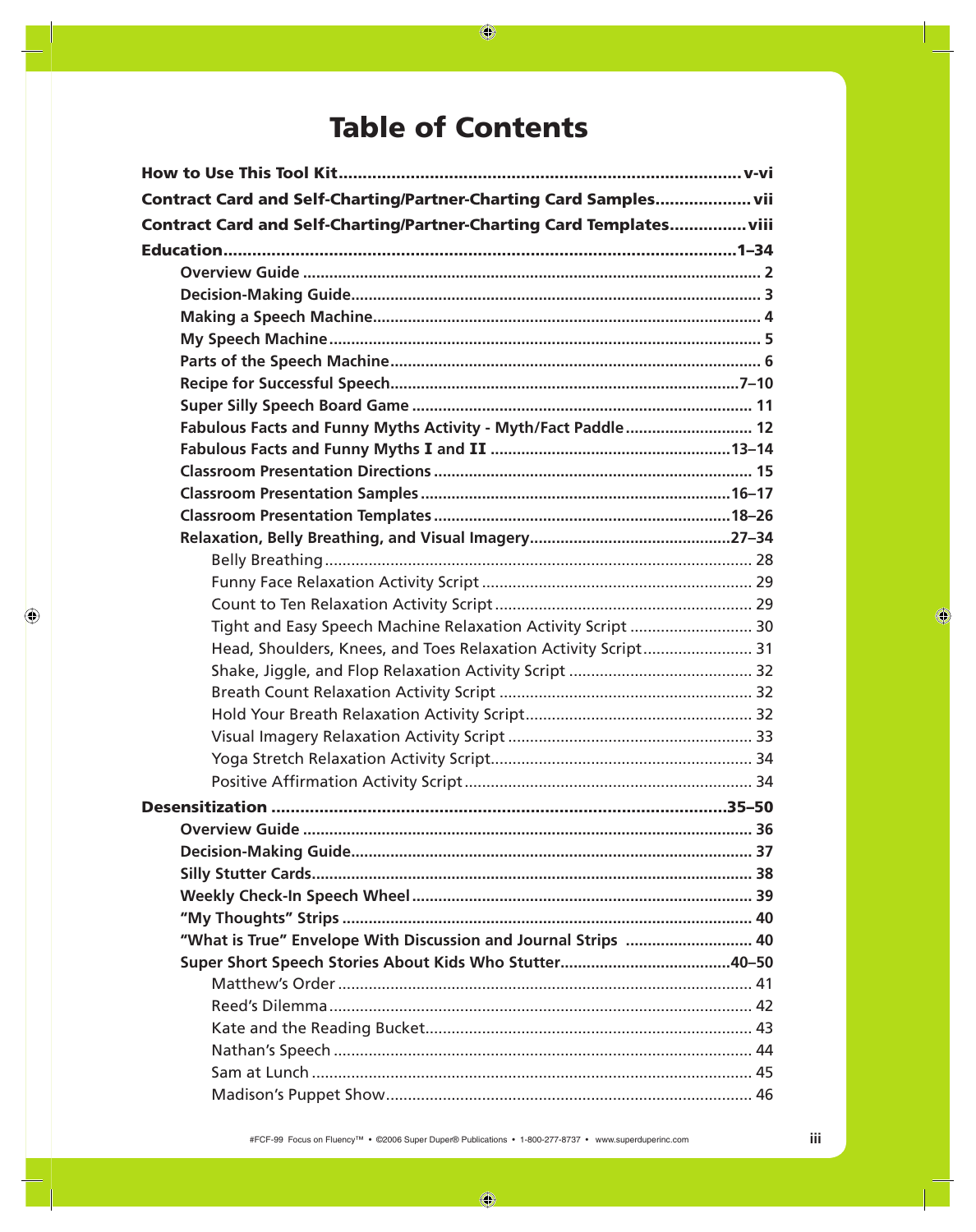# **Table of Contents (Cont.)**

| Eye Contact Contract Card and Self-Charting/Partner Charting Card 55     |  |
|--------------------------------------------------------------------------|--|
|                                                                          |  |
|                                                                          |  |
| Wait Time Contract Card and Self-Charting/Partner-Charting Card 57       |  |
|                                                                          |  |
|                                                                          |  |
| Pausing Contract Card and Self-Charting/Partner-Charting Card 59         |  |
|                                                                          |  |
|                                                                          |  |
| Turn-Taking Contract Card and Self-Charting/Partner-Charting Card  61    |  |
| Contract Card and Self-Charting/Partner-Charting Card Templates 62       |  |
|                                                                          |  |
|                                                                          |  |
|                                                                          |  |
|                                                                          |  |
|                                                                          |  |
| Easy Beginnings Contract Card and Self-Charting/Partner-Charting Card 68 |  |
|                                                                          |  |
|                                                                          |  |
|                                                                          |  |
|                                                                          |  |
|                                                                          |  |
| Fake Stutters Contract Card and Self-Charting/Partner-Charting Card 73   |  |
|                                                                          |  |
|                                                                          |  |
|                                                                          |  |
|                                                                          |  |
| Cancellation Contract Card and Self-Charting/Partner-Charting Card  77   |  |
|                                                                          |  |
|                                                                          |  |
| Pull-Out Contract Card and Self-Charting/Partner-Charting Card  79       |  |
|                                                                          |  |
|                                                                          |  |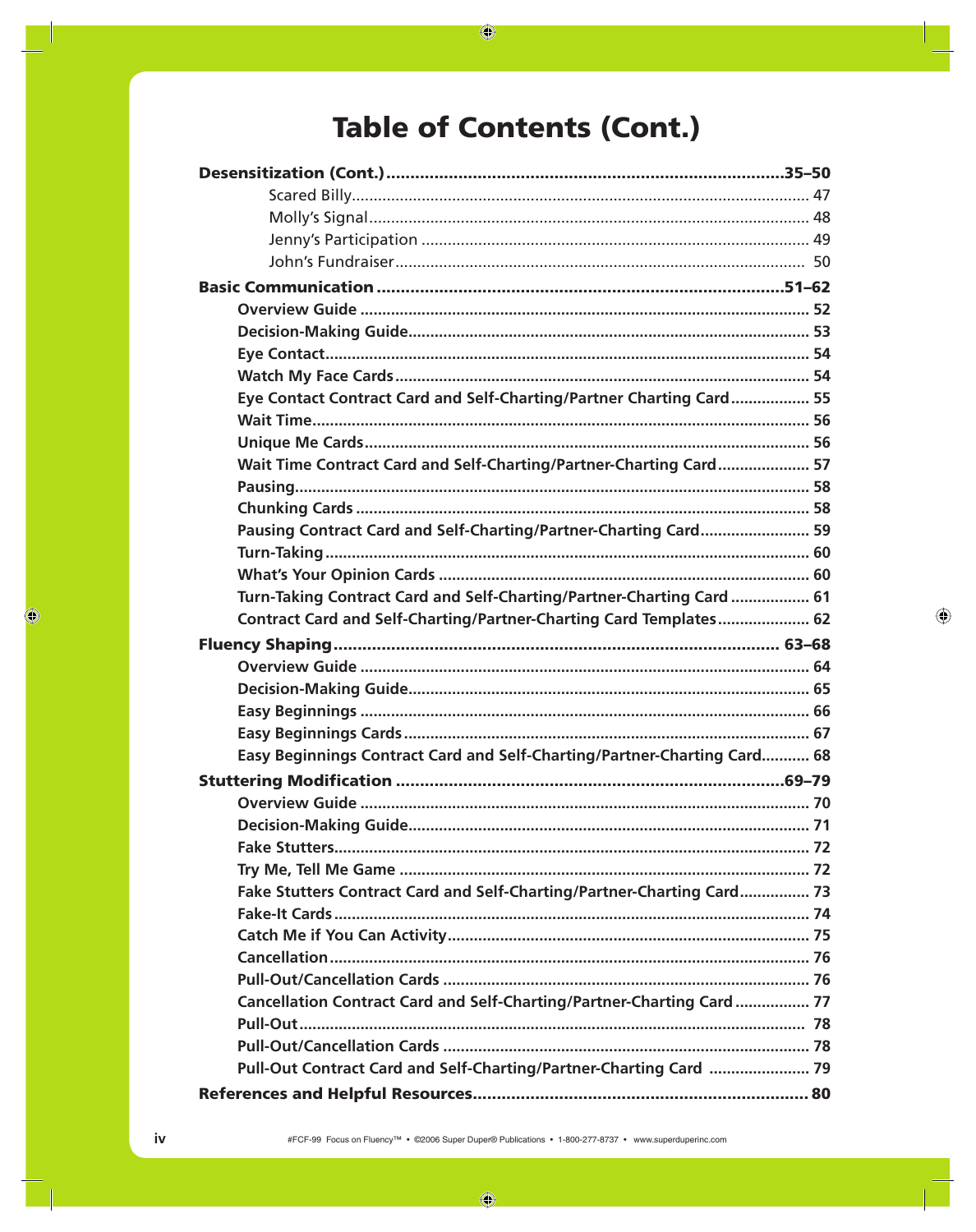## **How to Use This Tool Kit**

The purpose of *Focus on Fluency™* is to provide SLPs who are working with students who stutter, ages seven to thirteen, a "box" of resource materials. It is a set of practical tools to assist SLPs every day in executing therapy goals.

*Focus on Fluency™* is based on a multidimensional theoretical basis, whereby factors related to stuttering problems are considered and addressed in the treatment process (Smith, 1999). The overall goal of therapy is learning to communicate effectively. The SLP encourages students to become confident and assertive communicators, while assisting them in learning to produce speech that is forward moving with little or no tension. *Focus on Fluency*™ has five topic areas, not order-specific, that you can choose to include in your student's treatment plan. Although this *Tool Kit* is organized and simple to follow, there is nothing simple about stuttering therapy. Not only are the ways kids stutter dynamic, but so are the attitudes and feelings about the problem (Chmela & Reardon, 2001).

#### **Focus on Fluency™ addresses five topic areas:**

**Education** provides activities to teach students about the normal process of speech, stuttering, breathing, relaxation, and visual imagery.

**Desensitization** involves activities that encourage development of healthy attitudes and feelings about stuttering.

**Basic Communication** focuses on tools such as *Eye Contact, Wait Time, Pausing*, and *Turn-Taking* to improve communication and speaking skills.

**Fluency Shaping** involves an easy, relaxed approach to help students speak more smoothly.

**Stuttering Modification** includes *Pull-Out, Cancellation, and Fake Stutters* to help students change the way they stutter.

Each section of the book begins with an explanation of the topic area and why it helps. Activities and games provide assistance to clinicians in the teaching process. There is an informal *Decision-Making Guide* that may help clinicians as they review assessment results and plan treatment. While an area of treatment may be relevant, not all activities within an area may be appropriate. SLPs should use clinical judgment to determine relevant activities for each individual student.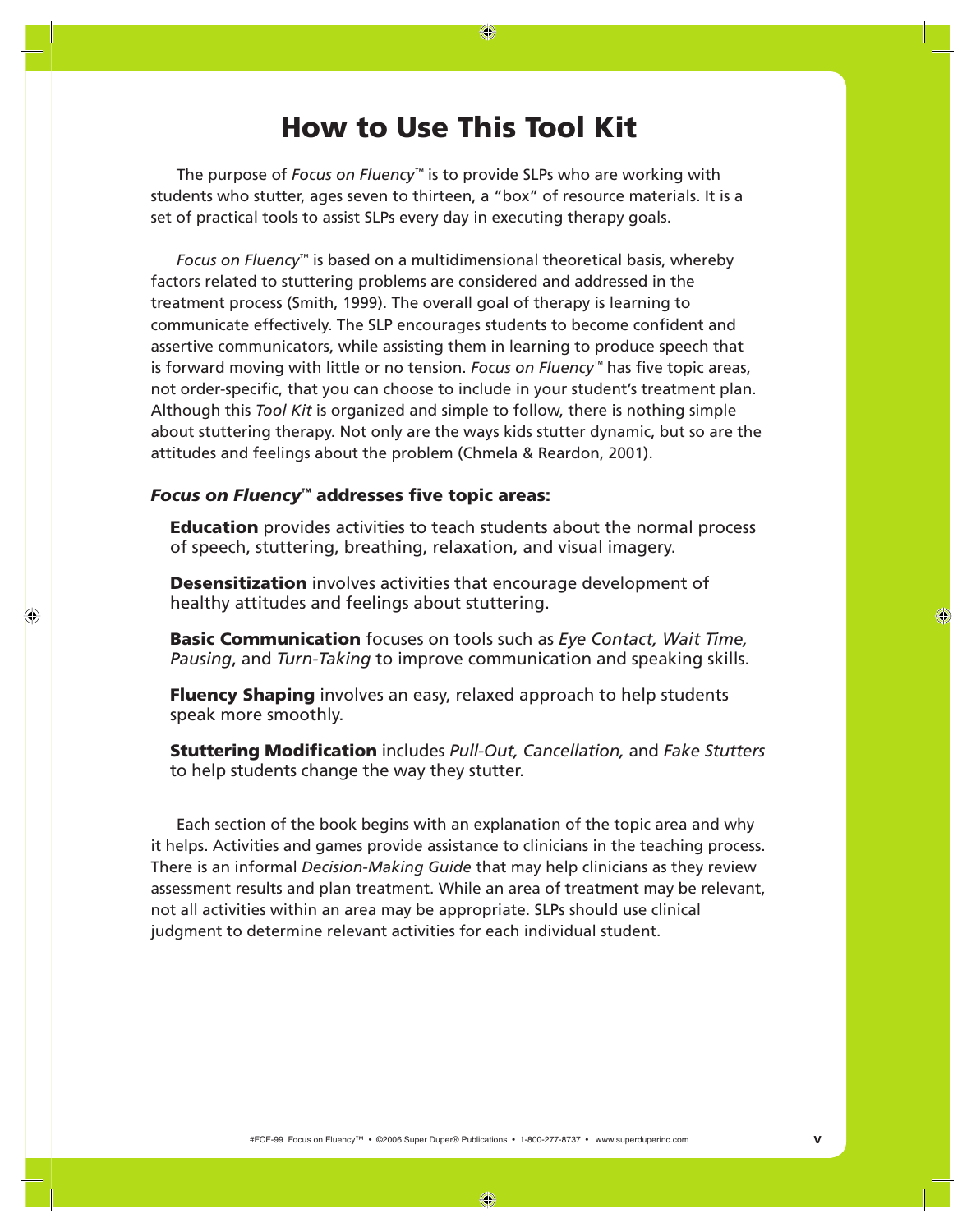## **How to Use This Tool Kit (Cont.)**

While many students learn to use these tools quite easily, the transfer, generalization, and maintenance of these tools may be much more challenging (Gregory, 2003). It is imperative that students understand what tools are, why they help, and discover personal ways to use them. It is also critical that clinicians help students develop self-monitoring skills, consistently practice the tools outside the therapy setting, and utilize skills independently (Campbell, 2003). This *Tool Kit* encompasses a three-pronged approach to help students use tools successfully.

Visual Prompts, or symbols for each tool, are on various card decks and materials. These Visual Prompts remind the student to use the tool or tools targeted during various activities in therapy. Remove Visual Prompts as the student begins to independently remember the tools at various levels of situational context, discourse structure, and semantic complexity (Healey, Scott-Trautman, & Susca, 2004).

*Self-Charting/Partner-Charting* provides an opportunity for the student to monitor his/her use of tools (Campbell, 2003). Students tally their productions during therapy activities *(Self-Charting)*, or students monitor each others' productions *(Partner-Charting)*. The clinician may also use the charting card to tally the student's responses. Specific cards are found on pp. 55, 57, 59, 61, 68, 73, 77, and 79.

Prepare *Contract Cards* weekly based on the current therapy focus to assist the student with rehearsing skills in other communicative environments. Students complete short assignments with an opportunity to discuss progress. A sample of a completed *Contract Card* is on p. vii and a blank, reproducible contract is on p. viii. Specific cards are found on pp. 55, 57, 59, 61, 68, 73, 77, and 79.

Learning to be an effective communicator involves exercising a combination of tools as well as determining which tools are most relevant for a particular student. Students will help the clinician understand what works best for them.

It is my hope that *Focus on Fluency™* will provide creative ways for clinicians to make stuttering therapy more successful and help students to achieve their most important goal, which is to become the best communicator he or she can be.

**Materials:** Materials for the activities in each section of the book are in the *Tool Kit.* Each student would benefit from having a journal. Students may provide their own journal, or make a journal by printing the journal page from the CD-ROM.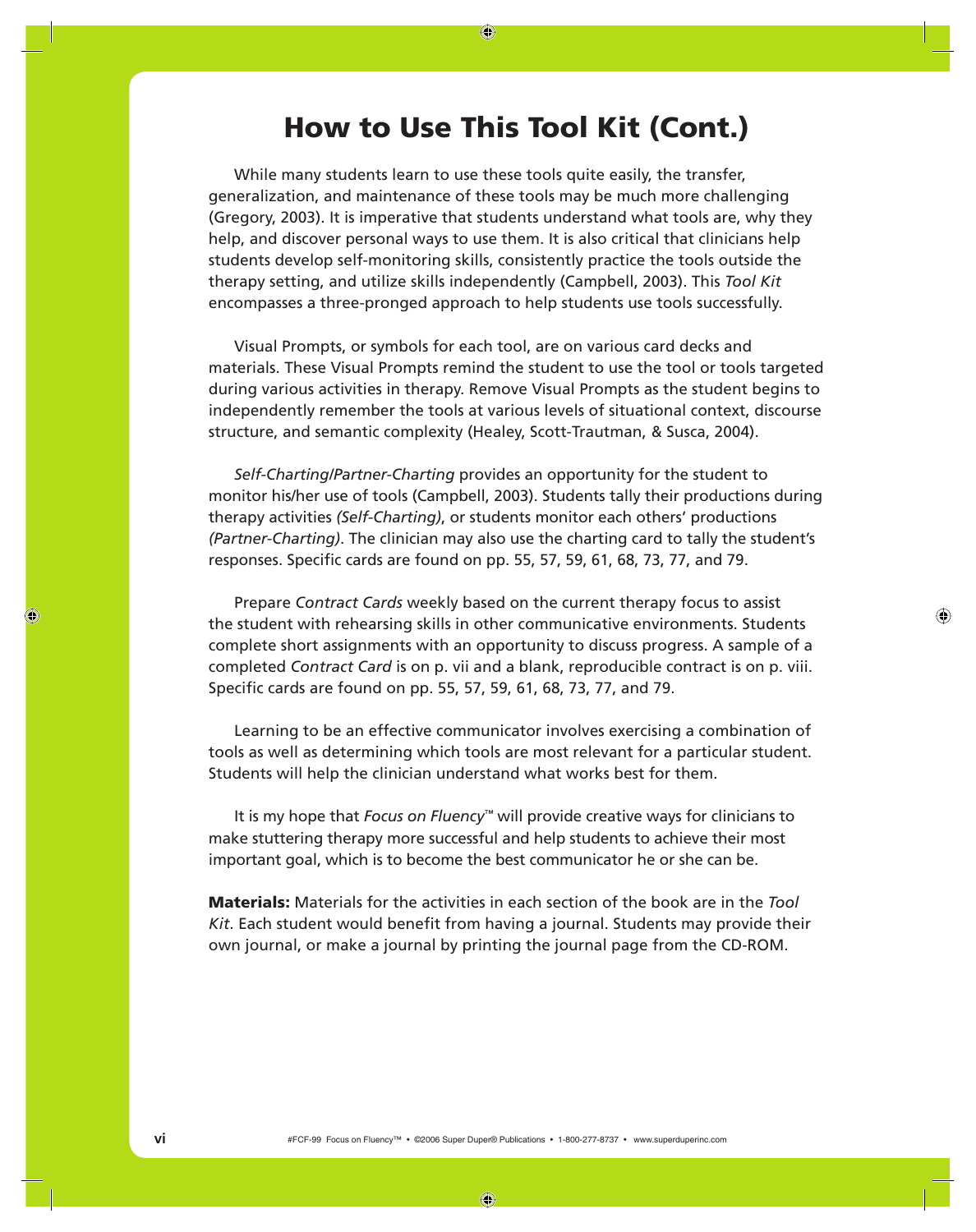|                                                     | <b>Contract Card</b>                                                                                           |                                           |
|-----------------------------------------------------|----------------------------------------------------------------------------------------------------------------|-------------------------------------------|
| Name: Sam                                           |                                                                                                                | Date: 5/1/2006                            |
| Goal:                                               |                                                                                                                |                                           |
| Sam                                                 | will use <u>eye contact</u> with Mrs. Gold                                                                     |                                           |
| (Student)                                           |                                                                                                                |                                           |
| (Location)                                          | at <u>her desk</u> when defining 5 science words.                                                              |                                           |
| How did it go?                                      |                                                                                                                |                                           |
|                                                     | Student: I used eye contact during speech today.                                                               |                                           |
|                                                     |                                                                                                                |                                           |
|                                                     | Parent Teacher/SLP/Other: We made eye contact 5 times.<br>Excellent eye contact. I am observing it more in the |                                           |
| school environment.                                 |                                                                                                                |                                           |
|                                                     |                                                                                                                |                                           |
|                                                     |                                                                                                                |                                           |
|                                                     | <b>Self-Charting/Partner-Charting Card</b>                                                                     | Date: $5/6/2006$                          |
|                                                     |                                                                                                                |                                           |
|                                                     | Wait Time                                                                                                      |                                           |
| <u>Eye Contact</u><br><b>Activity #1</b>            | <b>Activity #2</b>                                                                                             | <u> Turn-Taking</u><br><b>Activity #3</b> |
|                                                     |                                                                                                                |                                           |
| $\checkmark$ $\checkmark$ $\checkmark$ $\checkmark$ | $\checkmark$ $\checkmark$                                                                                      | $\checkmark$ $\checkmark$ $\checkmark$    |
| $\sqrt{\sqrt{}}$                                    |                                                                                                                |                                           |
|                                                     |                                                                                                                |                                           |
|                                                     |                                                                                                                |                                           |
|                                                     |                                                                                                                |                                           |
| Name: John                                          |                                                                                                                |                                           |